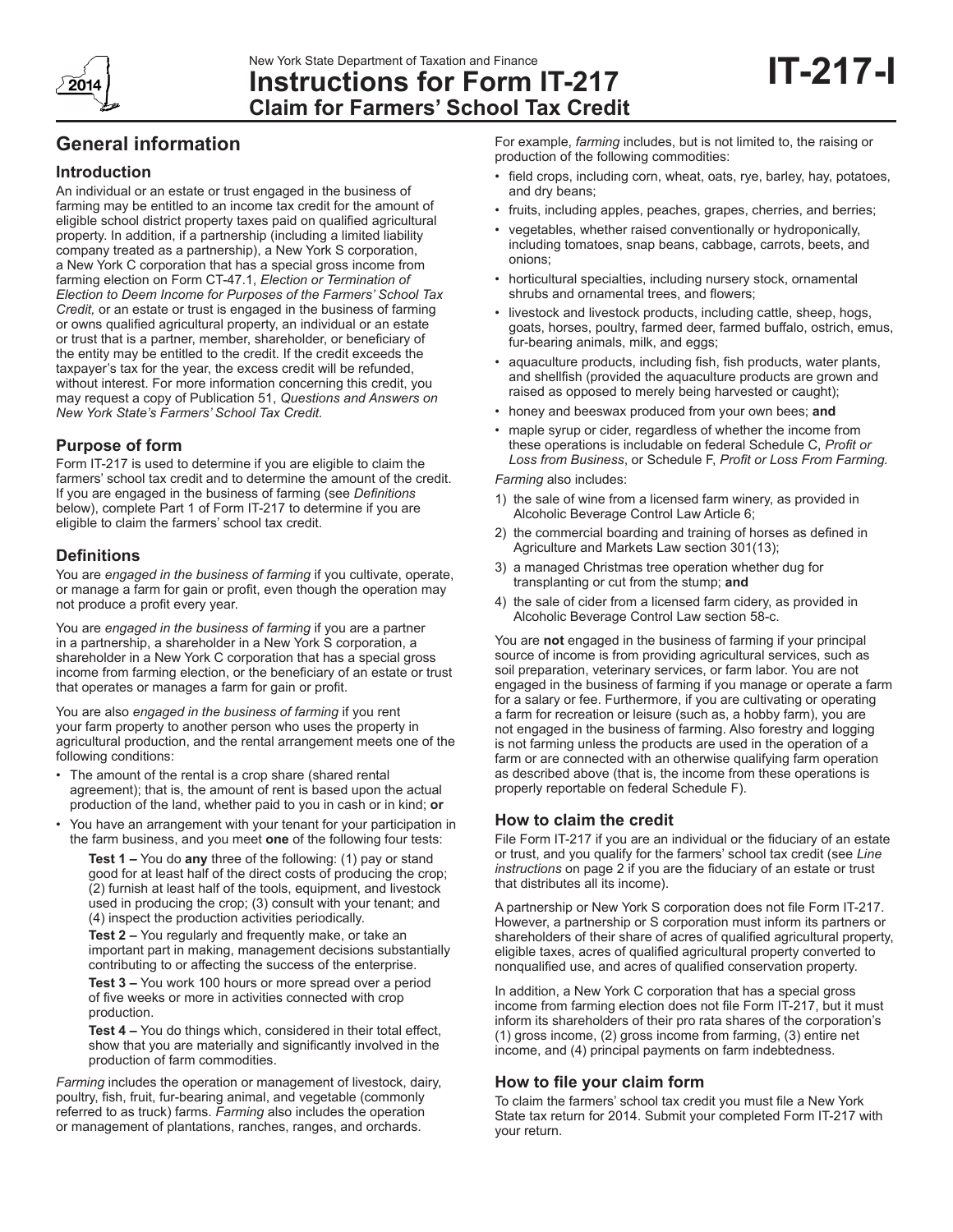## **Line instructions**

See the instructions for your tax return for the *Privacy notification* or if you need help contacting the Tax Department.

**Individuals** (including shareholders of a New York C corporation that has a special gross income from farming election)**:** Complete Parts 1, 2, and, if applicable, Part 6.

**Partners, S corporation shareholders, and beneficiaries of estates and trusts:** Complete Parts 1, 2, 3, 4, and, if applicable, Part 6.

**Fiduciaries:** Complete Parts 1, 2, 5, and, if applicable, Part 6.

**Note:** If you are the fiduciary of an estate or trust that distributes **all**  its income to its beneficiaries, complete only Part 1, items A, B, and F; Part 5; and, if applicable, Part 6.

**Caution:** If you are married, your eligibility for the credit (see Part 1, items C and D) and the amount of the credit (see Part 2, line 15) may depend on whether you file a joint or separate New York return. However, in order to file separate New York returns, you generally must file separate federal returns. Since many federal and state tax benefits are eliminated or reduced when separate returns are filed, you may want to compute your federal and state taxes both ways to determine the most beneficial way to file.

## **Part 1 – Eligibility**

This part is used to determine if you are eligible to claim the farmers' school tax credit.

#### **Item A –** Mark an *X* in the *Yes* box if:

- 1) you owned qualified agricultural property during 2014, **or**
- 2) you were a partner in a partnership, shareholder of a New York S corporation, or beneficiary of an estate or trust that owned qualified agricultural property during 2014, **or**
- 3) your father, mother, grandfather, grandmother, brother, or sister owned qualified agricultural property during 2014 and (a) you have a written agreement with the owner(s) that you intend to eventually purchase that qualified agricultural property, and (b) the owner(s) has given you a document stating that the owner(s) is waiving his/her right to claim the credit, if any, on the qualified agricultural property that is subject to the written agreement. Mark an *X* in the *Yes* box even if you did not actually pay the school district property taxes on the qualified agricultural property.

The written agreement does not have to be in any particular legal form but it must be signed by all parties to the agreement and must have been in effect for at least part of the tax year to which the credit relates. The waiver document does not have to be in any particular form, but it can be for only one tax year and must include (1) the name of the owner(s), (2) the name of the relative with whom the owner(s) has entered into a written agreement to sell his/her qualified agricultural property, (3) a statement that the owner(s) is waiving his or her right to claim the farmers' school tax credit, (4) the tax year to which the waiver applies (i.e., 2014), (5) the date the agreement to sell was entered into, and (6) the signature of the owner(s). The waiver document must be given to you even if the owner(s) does not qualify to claim the farmers' school tax credit on the property. Once the waiver is made for a tax year, it cannot be revoked for that tax year, but the owner(s) may decide whether or not to issue a waiver for any subsequent tax year.

Qualified agricultural property you purchased under a land sales contract is considered owned by you if you are obligated under the land sales contract to pay the school district property taxes on the purchased property, and you are entitled to deduct those taxes as a tax expense for federal income tax purposes.

A *land sales contract*, commonly referred to as an *installment land contract*, is an agreement to transfer land ownership in exchange for a series of principal and interest payments. The seller does not transfer formal title to the property to the buyer until all or a certain number of payments are made. In addition to an *installment land contract*, a land sales contract may also be referred to as *contract for deed*, *bond for deed*, *conditional sale of real estate*, *contract for sale of land*, and *land contract*. A lease with an option to purchase type arrangement is **not** a land sales contract.

*Qualified agricultural property* includes land and land improvements located in New York State that are used in agricultural production. It also includes structures and buildings (except for buildings used by the taxpayer for residential purposes) that are located on the land and used or occupied to carry out agricultural production.

*Agricultural production* means those activities discussed under *engaged in the business of farming* on the front page.

*Land used in agricultural production* includes land under structures or buildings which are qualified agricultural property and land in support of a farm operation, such as farm ponds, drainage swamps, wetlands, and access roads. It also includes land set aside or retired under a federal supply management or soil conservation program and land that at the time it becomes subject to a conservation easement would have been *qualified agricultural property*.

*A structure or building* qualifies if it is used (1) in the raising and production for sale of agricultural or horticultural commodities, or (2) for the storage of agricultural commodities for sale at a future time, or (3) for the storage of supplies or for the storage or servicing of equipment necessary for agricultural or horticultural production.

A structure or building is not qualified agricultural property if it is used for (1) the processing of agricultural commodities, or (2) the retail merchandising of agricultural commodities, or (3) the storage of commodities for the personal consumption of you or your family, or (4) your residence or the residence of your immediate family.

**Note:** In the case of the production of maple syrup or cider, and the sale of wine from a farm winery, buildings and structures used to process the sap into syrup, the apples into cider, or grapes into wine are considered qualified agricultural property even though the property is used in processing.

*Processing* means doing something to a farm commodity beyond what is needed to make it initially marketable. The mere sorting, washing, and packaging of fruits and vegetables is not considered processing.

Your *residence* includes a house, mobile home, etc., and any other buildings associated with it, such as garages or sheds, that are used by you or your immediate family for residential purposes.

**Item B –** If (1) you paid eligible school district property taxes on qualified agricultural property during 2014, or (2) you were a partner in a partnership, shareholder of a New York S corporation, or beneficiary of an estate or trust that paid eligible school district property taxes on qualified property during 2014, or (3) your father, mother, grandfather, grandmother, brother, or sister paid eligible school district property taxes on qualified agricultural property during 2014 and you have a written agreement and waiver document as described in *Item A* above*,* mark an *X* in the *Yes* box.

*Eligible school district property taxes* are real property taxes levied by a school district on qualified agricultural property **owned** by you or owned by your father, mother, grandfather, grandmother, brother, or sister and (1) you have a written agreement with the owner(s) that you intend to eventually purchase that qualified agricultural property, even if you did not actually pay the school district property taxes on the qualified agricultural property, and (2) the owner(s) has given you a document stating that the owner(s) is waiving his/her right to claim the credit, if any, on the qualified agricultural property that is subject to the written agreement. Qualified agricultural property you purchased under a land sales contract is considered owned by you if you are obligated under the land sales contract to pay the school district property taxes on the purchased property and you are entitled to deduct those taxes as a tax expense for federal income tax purposes.

Real property taxes levied by towns, villages, cities, or other municipal governments are not eligible taxes. Eligible taxes include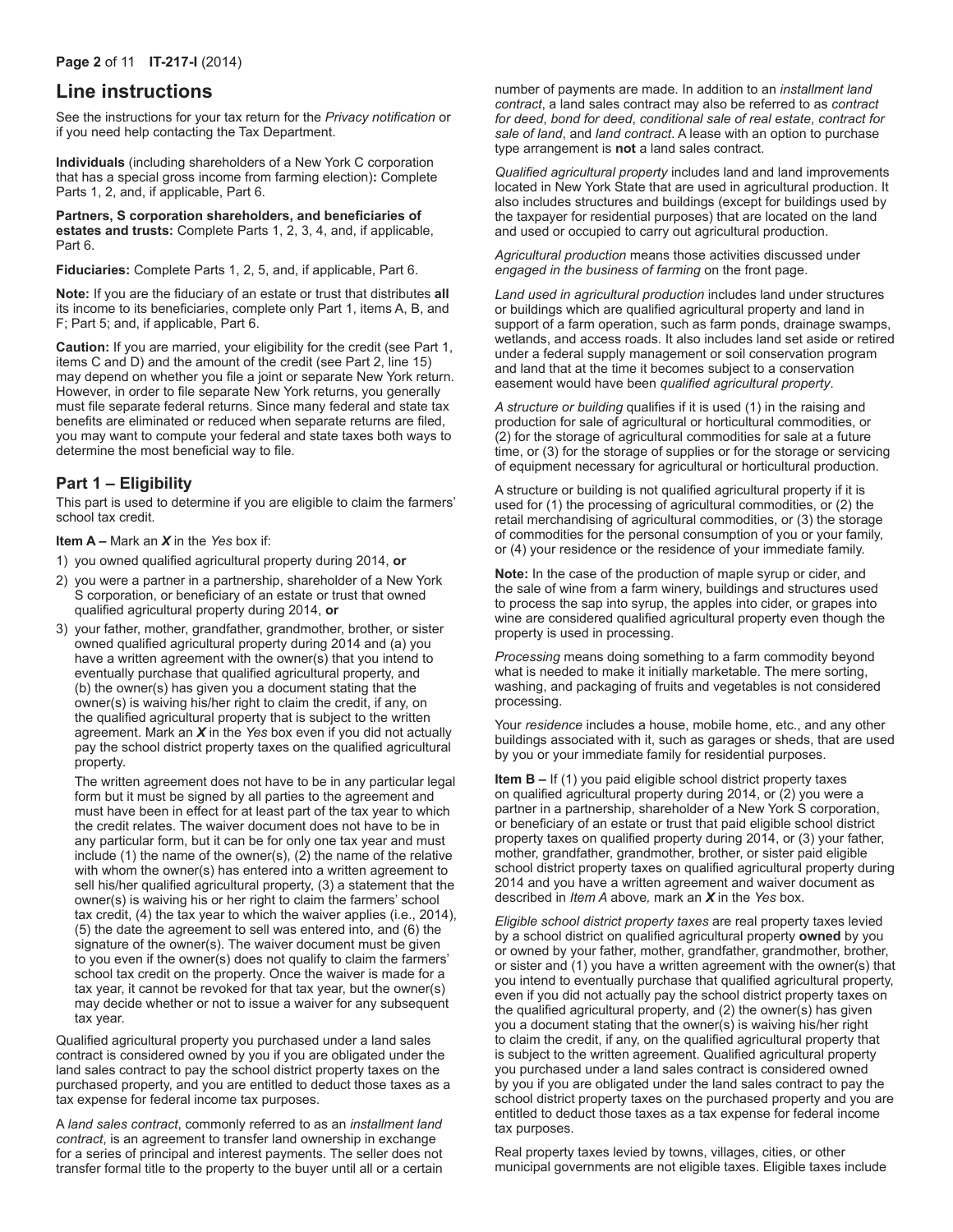taxes paid on qualified agricultural property which you own but rent to someone else. However, eligible taxes do not include taxes paid on qualified agricultural property that you rent from someone else, even if the rental agreement provides that you must actually pay the taxes.

Real property taxes levied by a school district include all property taxes, special ad valorem levies, and special assessments levied by a school district. Also included are taxes levied by a school district for the support of local libraries. Penalties and interest are not included.

If you were a partner in a partnership, a shareholder of a New York S corporation, or the beneficiary of an estate or trust that owned qualified agricultural property during 2014, eligible taxes include your pro rata or distributive share of the taxes paid by the partnership, S corporation, or estate or trust for the year.

If you own both qualified agricultural property and nonqualified property, and you receive only one school tax bill for all the property, you must apportion the total school taxes paid between the qualified and nonqualified property based upon the value of the properties. Your local assessor may be able to tell you the value of your qualified and nonqualified property. If your assessor is unable to provide this information, you may use any other reasonable method, such as basing the value on the recent sale price of similar property in your area, to determine the value. In either case, you should keep records to substantiate how you allocated the taxes.

**Item C –** Complete Worksheet A below. In order to qualify for this credit, the amount shown on Worksheet A, line 6, must be less than \$300,000.

#### **Worksheet A**

| 1            | Enter your New York adjusted gross income<br>from Form IT-201, line 33, Form IT-203, line 32,                                                                                                                                                                                                                                                                         |  |
|--------------|-----------------------------------------------------------------------------------------------------------------------------------------------------------------------------------------------------------------------------------------------------------------------------------------------------------------------------------------------------------------------|--|
| $\mathbf{2}$ | If your New York C corporation has a special<br>gross income from farming election, enter<br>your pro rata share of your New York<br>C corporation's entire net income                                                                                                                                                                                                |  |
| 3.           | If your partnership or New York S corporation<br>is a shareholder of a New York C corporation that<br>has a special gross income from farming<br>election, enter your share of the partnership's<br>or S corporation's pro rata share of the New York<br>C corporation's entire net income (obtain this<br>information from your partnership or S corporation) $3 \_$ |  |
|              |                                                                                                                                                                                                                                                                                                                                                                       |  |
| 5.           | Enter the amount of <b>principal</b> paid on farm<br>indebtedness during 2014 (see instructions below)  5                                                                                                                                                                                                                                                             |  |
| 6            | Subtract line 5 from line 4. If less than \$300,000,                                                                                                                                                                                                                                                                                                                  |  |
|              | <i>Farm indebtedness</i> means debt incurred or refinanced that is                                                                                                                                                                                                                                                                                                    |  |

secured by farm property, when the proceeds of the debt are used for expenditures incurred in the business of farming. Debt, or that portion of the debt, that is secured by your principal residence does not qualify, even if the proceeds of the loan are used for farm expenditures.

Also include on line 5 your share of the amount of principal paid on farm indebtedness from your partnership, New York S corporation, New York C corporation (if the New York C corporation has a special gross income from farming election), or estate or trust (obtain this information from your partnership, corporation, or estate or trust).

For filing status <sup>3</sup>, *Married filing separate return:* if the debt is a joint obligation of you and your spouse, the amount of principal paid on farm indebtedness may be divided in any manner you wish.

**Item D – Step 1:** Complete Worksheet C on page 6 or Worksheet D on page 9, whichever is applicable. Do not include any payments from the Farmland Protection Program, which is administered by the New York State Department of Agriculture and Markets, in Worksheet C or Worksheet D. If the percentage shown on Worksheet C, line 28 or Worksheet D, line 28 is at least 0.6667 (66.67%), mark an *X* in the *Yes* box in Item D and continue with Item E. If the percentage shown is less than 0.6667 (66.67%), continue with Step 2.

**Step 2:** If the percentage shown in Step 1 is less than 0.6667 (66.67%), you may meet the eligibility requirement using your average federal gross income from farming for tax years 2012, 2013, and 2014. Complete lines 1 through 7 on page 4 to determine if you meet the eligibility requirement.

*(continued)*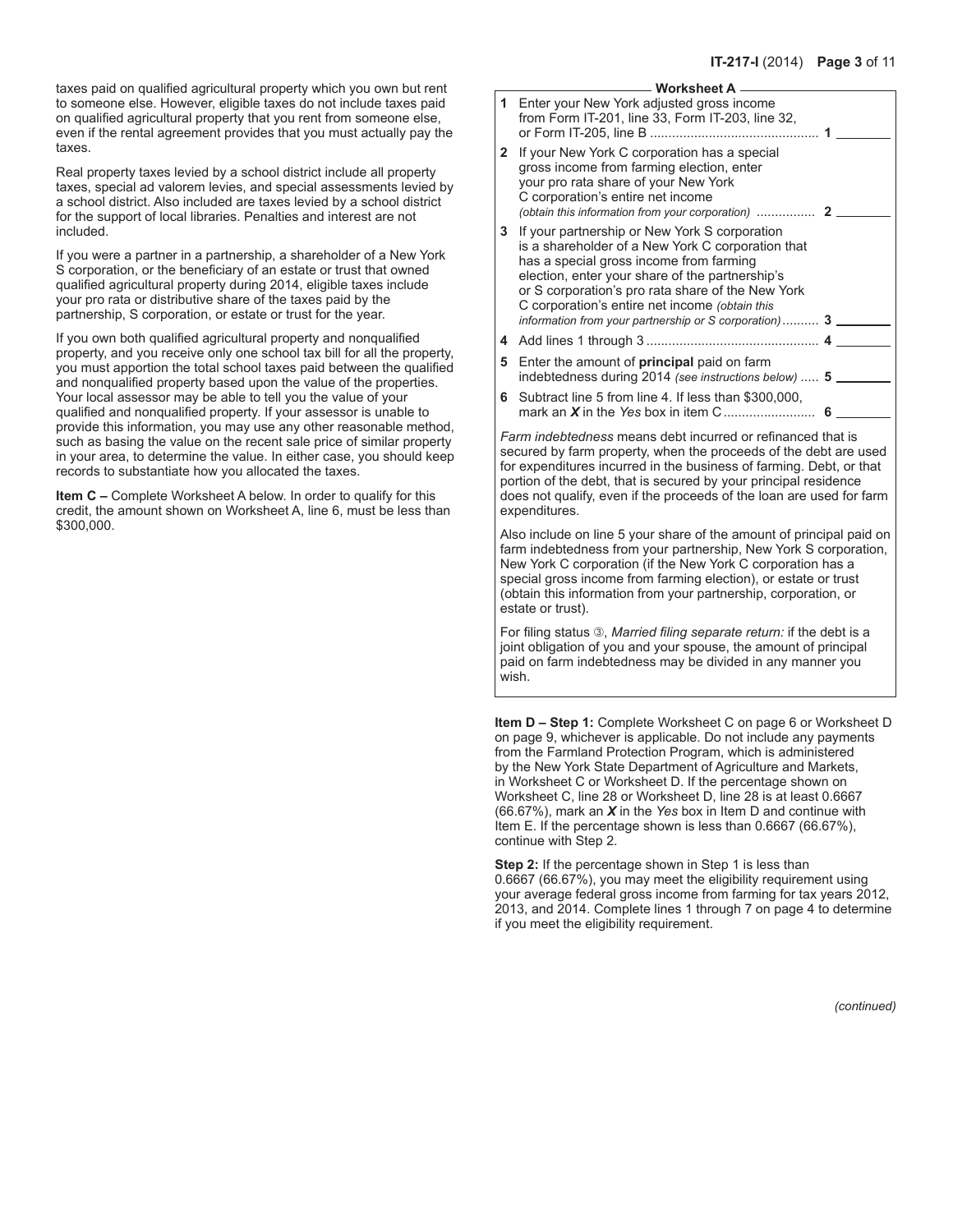#### **Page 4** of 11 **IT-217-I** (2014)

- 1. Enter the amount from your **2014** Worksheet C or Worksheet D, line 26, whichever is applicable **1**
- 2. Enter the amount from your **2013** Worksheet C or Worksheet D, line 26, whichever is applicable.**\* 2** 3. Enter the amount from your **2012** Worksheet C or Worksheet D, line 26, whichever is applicable.**\*\* 3**
- 4. Add lines 1, 2, and 3 **4**
- 5. Divide line 4 by three **5**
- 6. Enter the amount from your **2014** Worksheet C or Worksheet D, line 19, whichever is applicable **6**
- 7. Divide line 5 by line 6, and round the result to the fourth decimal place. If the percentage is at least 0.6667 (66.67%), mark an *X* in the *Yes* box in Item D and continue with Item E **7**
- **\*** If you did not retain your 2013 Worksheet C or Worksheet D, complete Worksheet C-1 or Worksheet D-1 contained in these instructions, whichever is applicable, and enter the amount from line 7 on line 2 above. If you did not have any income from farming for tax year 2013, enter *0* on line 2 above.
- **\*\*** If you did not retain your 2012 Worksheet C or Worksheet D, complete Worksheet C-2 or Worksheet D-2 contained in these instructions, whichever is applicable, and enter the amount from line 7 on line 3 above. If you did not have any income from farming for tax year 2012, enter *0* on line 3 above.

**Item E –** If you and one or more related persons each owned qualified agricultural property on March 1, 2014, mark an *X* in the box at Item E. Also be sure to read the instructions for Part 2, line 5.

A *related person* includes your spouse (unless you are filing a joint return), and any C corporation (a corporation that is not a New York S corporation) of which you (and your spouse, if filing a joint return) collectively own more than 50% of the stock. A *related person* also includes any estate or trust in which you (and your spouse, if filing a joint return) collectively own more than 50% of the beneficial interest.

The following are examples of related persons:

- *You owned qualified agricultural property individually on March 1, 2014. You also are a 75% shareholder in a C corporation that owned qualified agricultural property on March 1, 2014. You and the corporation are related persons.*
- *If an estate or trust (or the grantor of the trust) owns more than 50% of a C corporation, or the corporation owns more than 50% of the estate or trust, the estate or trust and the corporation are related persons.*
- *If an estate or trust (or grantor of the trust) owns more than 50% of another estate or trust, the first estate or trust and the second estate or trust are related persons.*
- *If the same person owns more than 50% of a C corporation and more than 50% of an estate or trust, the corporation and the estate or trust are related persons.*
- *If the same person owns more than 50% of more than one estate or trust, the estates and trusts are related persons.*

**Item F –** You cannot claim the farmers' school tax credit for qualified agricultural property which is converted to nonqualified use during the tax year. If only part of your qualified agricultural property is converted to nonqualified use during the tax year, you can claim a credit for the part of the property that is not converted. In addition, you may be subject to the recapture provision (see the instructions for Part 6 on page 5).

*Conversion to nonqualified use* means an outward or affirmative act changing the use of agricultural land. The idling, non-use, or sale of the land is not by itself a conversion.

**Example 1:** *You sell 100 acres of land to a developer in 2014. The developer actually builds a housing development on the land during 2014, and as a result the land is no longer used in agricultural production. This is a conversion to nonqualified use.*

**Example 2:** *You discontinue farming during 2014, but continue to hold the farm property for investment purposes. This is not a conversion to nonqualified use.*

**Example 3:** *You sell qualified agricultural property to another person who continues to use the property in agricultural production. This is not a conversion to nonqualified use.*

## **Part 2 – Computation of credit**

**Fiduciaries:** Do not enter any amounts on lines 1 and 2.

**Line 1 –** Enter the total **acres** of qualified agricultural property owned by you (and your spouse if filing a joint return) during 2014, and the number of acres owned by your father, mother, grandfather, grandmother, brother, or sister during 2014 that are covered by a written agreement and waiver document as described in *Item A* on page 2. Be sure to include the number of acres under buildings or structures that are qualified agricultural property.

For filing status 3, Married filing separate return: enter only the total acres of qualified property owned by you during 2014. If you and your spouse owned the qualified agricultural property jointly (such as joint tenants or tenants in common), each spouse can claim only one-half of the acreage amount unless you both agree to split the acreage in a different manner. If you both agree, you may split the acreage in any manner you wish.

If you marked the box at item F, do not include the acres of property converted to nonqualified use.

**Line 5 –** Complete Worksheet B. Then continue with the line 5 instructions below.

|                                                                                                                                                                                                                                                                  | Worksheet B -                                                                                                                            |  |  |
|------------------------------------------------------------------------------------------------------------------------------------------------------------------------------------------------------------------------------------------------------------------|------------------------------------------------------------------------------------------------------------------------------------------|--|--|
|                                                                                                                                                                                                                                                                  | 350                                                                                                                                      |  |  |
|                                                                                                                                                                                                                                                                  | <b>2</b> Enter the acres of qualified conservation                                                                                       |  |  |
|                                                                                                                                                                                                                                                                  | 3 Total base acreage (add lines 1 and 2)  3                                                                                              |  |  |
| * Qualified conservation property is acreage that, during the tax<br>year, is enrolled in or participating in a federal environmental<br>conservation acreage reserve program under Title III of the<br>Federal Agricultural Improvement and Reform Act of 1996. |                                                                                                                                          |  |  |
| Also include on line 2 your share of the acres of qualified<br>conservation property from your partnership, New York<br>S corporation, or estate or trust.                                                                                                       |                                                                                                                                          |  |  |
|                                                                                                                                                                                                                                                                  | For filing status 3, Married filing separate return: enter only the<br>total acres of qualified conservation property you owned in 2014. |  |  |

If you and your spouse owned the qualified conservation property jointly (such as joint tenants or tenants in common), each spouse can claim only one-half of the acreage amount unless you both agree to split the acreage in a different manner. If you both agree, you may split the acreage in any manner you wish.

If you did not mark an *X* in box E in Part 1, enter the amount from Worksheet B, line 3, on line 5. If you did mark box E in Part 1, you must allocate the amount from line 3 among yourself and the other related parties. The total base acres must be divided equally between the parties unless you all agree to a different division. If you all agree, you may divide the total base acres in any manner you wish. If you elect an unequal division, you must submit a statement with Form IT-217 that provides the following information:

- the name, address, and taxpayer identification number of the related person(s); **and**
- the amount of base acreage allocated to you and the related person(s).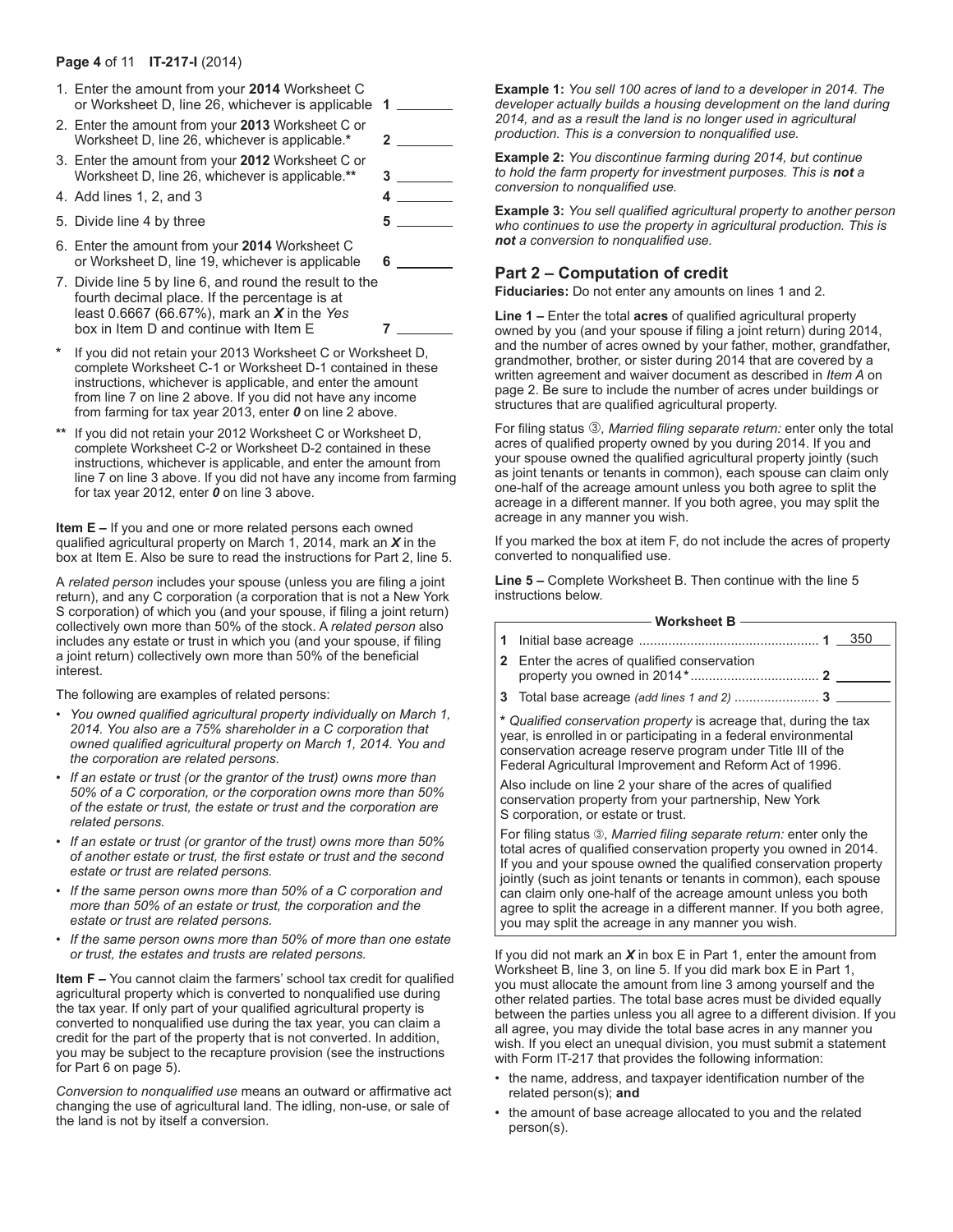The statement must be signed by you and by the related person(s) or by any person who is duly authorized to act on behalf of the related person(s).

**Fiduciaries:** Do not enter any amounts on line 10 and 11.

**Line 10 –** Enter the eligible school taxes paid by you (and your spouse if filing a joint return) in 2014. Also enter the eligible school taxes paid in 2014 on property covered by a written agreement and waiver document as described in *Item A* on page 2 (even if you did not actually pay the taxes on the property).

For filing status 3, *Married filing separate return:* enter only the eligible taxes paid on qualified agricultural property owned by you. If you and your spouse owned the qualified agricultural property jointly, you must divide the eligible taxes in the same manner as you divided the acres of qualified property (see the instructions for line 1).

If you marked the box at item F, do not include on line 10 the school taxes paid during the year on property that was converted to nonqualified use.

If you continue to own the property after the conversion to nonqualified use, and the converted property is included as part of your total tax bill, you may allocate the total taxes to the converted property on the basis of the amount of acreage converted to the total acreage covered by the tax bill.

If the converted property is sold, the closing documents will show the amount of school taxes reimbursed to you by the buyer. You must reduce your current year's eligible school taxes by the amount of these reimbursed taxes in determining the credit.

**Line 15 –** If line 15 is more than \$200,000, your credit is limited.

**Line 19 –** Enter the amount from line 19 on Form IT-201-ATT, line 11, or enter the amount from line 19 and code *217* on Form IT-203-ATT, line 12, or include it on Form IT-205, line 33.

#### **Part 3 – Partnership, S corporation, and estate or trust information**

Enter the appropriate information for each partnership, New York S corporation, or estate or trust that **owned** qualified agricultural property. If you need more space, submit a separate schedule (be sure to include your name and taxpayer identification number).

## **Part 4 – Partner's, shareholder's, or beneficiary's share of qualified agricultural property and eligible taxes**

Partners, shareholders, or beneficiaries must complete Part 4.

Enter your share of the acres of qualified agricultural property and eligible taxes from a partnership, New York S corporation, or estate or trust on the appropriate lines in Part 4 (obtain this information from your partnership, corporation, or estate or trust).

If you belong to more than one partnership, New York S corporation, or estate or trust, enter the total of all your shares on the appropriate line. **Estates and trusts:** Include on lines 5 and 6 only your share of acres of qualified agricultural property and eligible taxes from another estate or trust.

## **Part 5 – Beneficiary's and fiduciary's share of acres of qualified agricultural property and eligible taxes**

An estate or trust must complete Part 5.

**Columns C and D –** Include in the *Totals* line both (1) the acres of qualified property owned by the estate or trust and the eligible taxes paid by the estate or trust, and (2) the estate's or trust's share of each item from Part 4, line 7. If you marked the box at item F, do not include the acres of property converted or the taxes paid on that property.

Enter the amount from the *Fiduciary* line, column C, on Part 2, line 3. Enter the amount from the *Fiduciary* line, column D, on line 12.

**Column E –** Include in the *Totals* line the acres of qualified agricultural property that were converted to nonqualified use in 2014. See *Part 6* below. The converted acreage includes both (1) the acres of qualified agricultural property converted by the estate or trust and (2) the estate's or trust's share of acres of qualified agricultural property converted by a partnership, New York S corporation, or another estate or trust (obtain the estate's or trust's share of these amounts from the partnership, S corporation, or estate or trust).

Enter the amount from the *Fiduciary* line, column E, in Part 6, column A.

The total acres of qualified agricultural property, total eligible taxes, and total acres of qualified agricultural property converted to nonqualified use are allocated between the estate or trust and its beneficiaries on the same basis as the income of the estate or trust is allocated. Provide these amounts to your beneficiaries.

## **Part 6 – Credit recapture on qualified agricultural property converted to nonqualified use**

#### **General information**

If all of your qualified agricultural property is converted to nonqualified use (see the instructions for *Item F* on page 4) before the end of the second tax year following the year for which you first claimed a credit, the entire credit you claimed on the converted property for the two previous years must be added back on the tax return for the year of the conversion. If only a portion of the qualified agricultural property is converted to nonqualified use, a proportionate share of the credit claimed must be added back.

**Example 1:** *A farmer first claims the credit for tax year 2013. On August 1, 2014, all the farmer's qualified agricultural property is converted to nonqualified use. In this instance, no credit will be allowed for 2014, and the entire amount of the credit claimed for 2013 must be added back on the 2014 return.*

**Example 2:** *A farmer first claims the credit for tax year 2011. The credit is claimed on 100 acres of qualified agricultural property. In 2012 the farmer purchases an additional 100 acres of qualified agricultural property and claims the credit for 2012 on the total 200 acres of qualified agricultural property. On June 1, 2014, the entire property is converted to nonqualified use. In this instance, no credit is allowed for the year 2014. However, since the conversion takes place after the end of the second year following the year for which the credit was first claimed (2011), the farmer is not required to add back the credit claimed for 2011, 2012, or 2013. This is so even though 100 acres of the converted property were not purchased until 2012, and the credit on that portion of the converted property was first claimed for 2012.*

**Example 3:** *A farmer first claims the credit for tax year 2013. The credit is based on 500 acres of qualified agricultural property owned by the farmer. On September 1, 2014, 100 acres of that property is converted to nonqualified use. In this instance, a credit will be allowed for 2014 based on the 400 acres of qualified agricultural property not converted to nonqualified use, and one‑fifth (100/500) of the credit claimed for 2013 must be added back on the 2014 return.*

#### **Column instructions**

**Column A Individuals –** Enter the total acres of qualified agricultural property converted to nonqualified use in 2014. Also include your share of acres of qualified agricultural property converted to nonqualified use from your partnership, New York S corporation, or estate or trust (obtain this information from the partnership, New York S corporation, or estate or trust).

**Column A Fiduciaries –** Enter the fiduciary's share of acres of qualified agricultural property converted to nonqualified use from Part 5, column E.

**Column B –** Enter the total **acres** of qualified agricultural property which you owned immediately prior to the conversion (including your share of property owned by your partnership, New York S corporation, or estate or trust).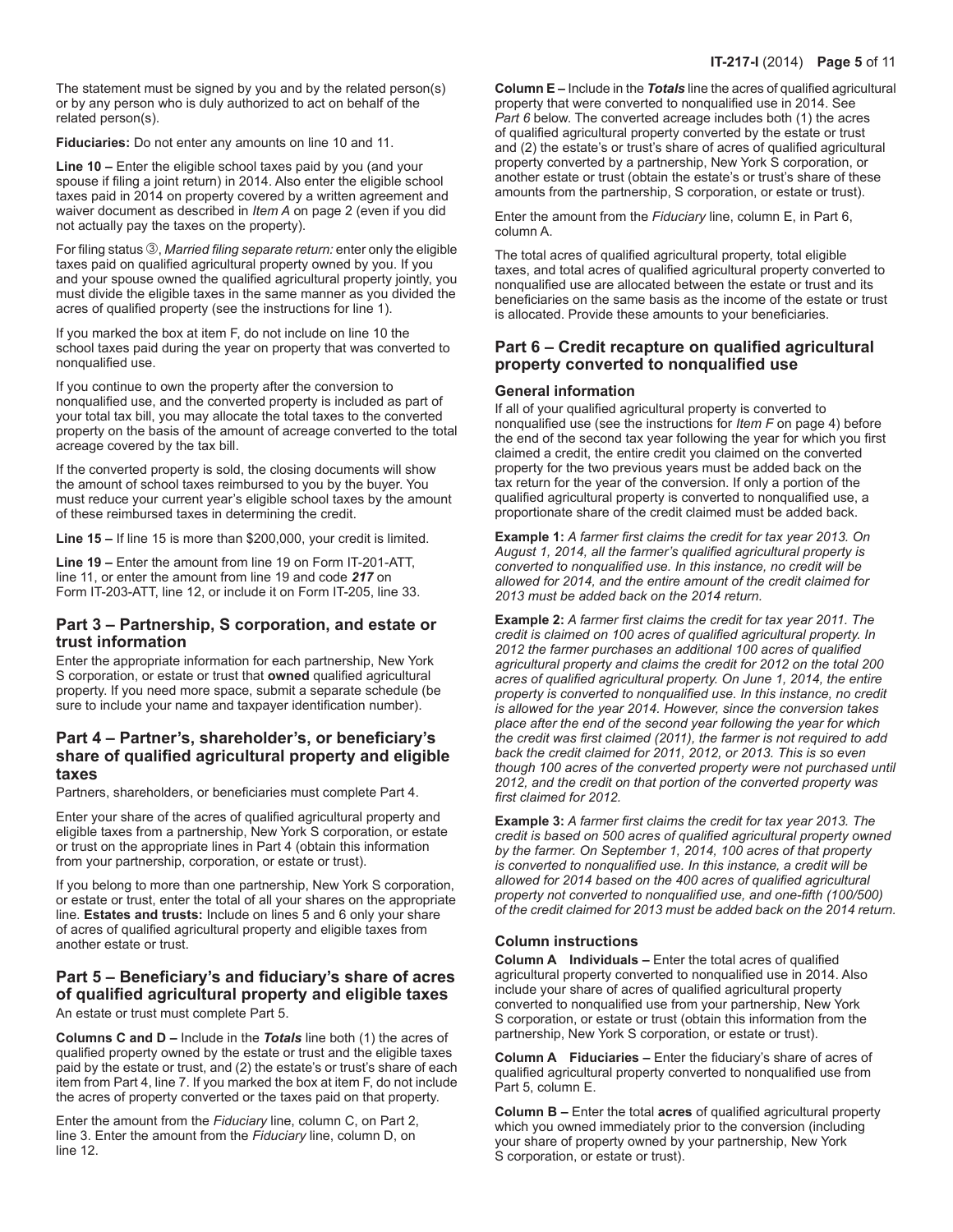#### **Page 6** of 11 **IT-217-I** (2014)

#### **Column D**

Enter the total farmers' school tax credit claimed for 2012 and 2013 (from 2012 and 2013 Form IT-217, line 19).

#### **Column E**

• **Individuals:** Enter the line E amount and code *217* on Form IT-201-ATT, line 20, or Form IT-203-ATT, line 19.

• **Fiduciaries:** Include the line E amount on Form IT-205, line 12.

| (Form IT-201 and IT-203 filers: Complete this worksheet and keep for your records.) | Worksheet C Individuals - 2014 Farming Gross Income |
|-------------------------------------------------------------------------------------|-----------------------------------------------------|
|                                                                                     |                                                     |

| 1 Add the income (not loss) amounts on federal Form 1040, lines 7, 8a, 9a, 10, 11, 15b, 16b, 19, 20b,                                |  |  |
|--------------------------------------------------------------------------------------------------------------------------------------|--|--|
|                                                                                                                                      |  |  |
|                                                                                                                                      |  |  |
|                                                                                                                                      |  |  |
| 4 Add the gain (not loss) amounts on federal Schedule D, column (h), lines 1a, 1b, 2, 3, 4, 8a, 8b, 9, 10, 11, and 13 (see instr.) 4 |  |  |
| 5 Enter the amount of capital gain from federal Form 1040, line 13, if you were not required to file federal                         |  |  |
|                                                                                                                                      |  |  |
|                                                                                                                                      |  |  |
|                                                                                                                                      |  |  |
| 8 Add the gain (not loss) amounts on federal Form 4797, column (g), lines 2 through 6, 10, and 13 through 16                         |  |  |
| (see instructions). If you were not required to file Form 4797 and have a gain (not loss) reported on federal                        |  |  |
|                                                                                                                                      |  |  |
|                                                                                                                                      |  |  |
| 10 Enter the code B and C amounts shown in box 14 on federal Schedule K-1 (Form 1065), less any                                      |  |  |
|                                                                                                                                      |  |  |
|                                                                                                                                      |  |  |
|                                                                                                                                      |  |  |
|                                                                                                                                      |  |  |
|                                                                                                                                      |  |  |
|                                                                                                                                      |  |  |
|                                                                                                                                      |  |  |
|                                                                                                                                      |  |  |
|                                                                                                                                      |  |  |
|                                                                                                                                      |  |  |
|                                                                                                                                      |  |  |
|                                                                                                                                      |  |  |
| 22 Add the amounts on federal Form 4797, column (g) that represent gains from the sale                                               |  |  |
|                                                                                                                                      |  |  |
| 23 Enter the amount from lines 2 and 3 above if these amounts represent gross income                                                 |  |  |
| from (1) the production of maple syrup or cider, (2) the sale of wine, (3) the                                                       |  |  |
| commercial boarding and training of horses, (4) the sale of Christmas trees from                                                     |  |  |
| a managed Christmas tree operation, or (5) the sale of cider from a licensed farm cidery,                                            |  |  |
|                                                                                                                                      |  |  |
| 24 Enter your share of gross income from (1) the production of maple syrup or cider,                                                 |  |  |
| (2) the sale of wine, (3) the commercial boarding and training of horses, (4) the                                                    |  |  |
| sale of Christmas trees from a managed Christmas tree operation, or (5) the sale of cider                                            |  |  |
| from a licensed farm cidery as provided in Alcoholic Beverage Control Law section 58-c                                               |  |  |
|                                                                                                                                      |  |  |
|                                                                                                                                      |  |  |
|                                                                                                                                      |  |  |
|                                                                                                                                      |  |  |
|                                                                                                                                      |  |  |

#### **Instructions for Worksheet C**

**Line 1 –** If federal Form 1040, line 21, includes both income and loss items, include only the income amounts on line 1. For example, on federal Form 1040, line 21, you report gambling winnings of \$2,000 and a net operating loss carryover of (\$3,000), for a net amount of (\$1,000). In computing the amount on line 1 of the worksheet, include only the gambling winnings of \$2,000.

**Line 4 –** Include on line 4 only gains used in computing the amounts reported in column (h) of federal Schedule D. Loss transactions

cannot be netted against gain transactions. However, do not include on line 4 any gain from federal Form 4797 reported on line 11, column (h) of federal Schedule D.

**Line 8 –** Include on line 8 only gains used in computing the amounts entered in column (g) of federal Form 4797. Loss transactions cannot be netted against gain transactions.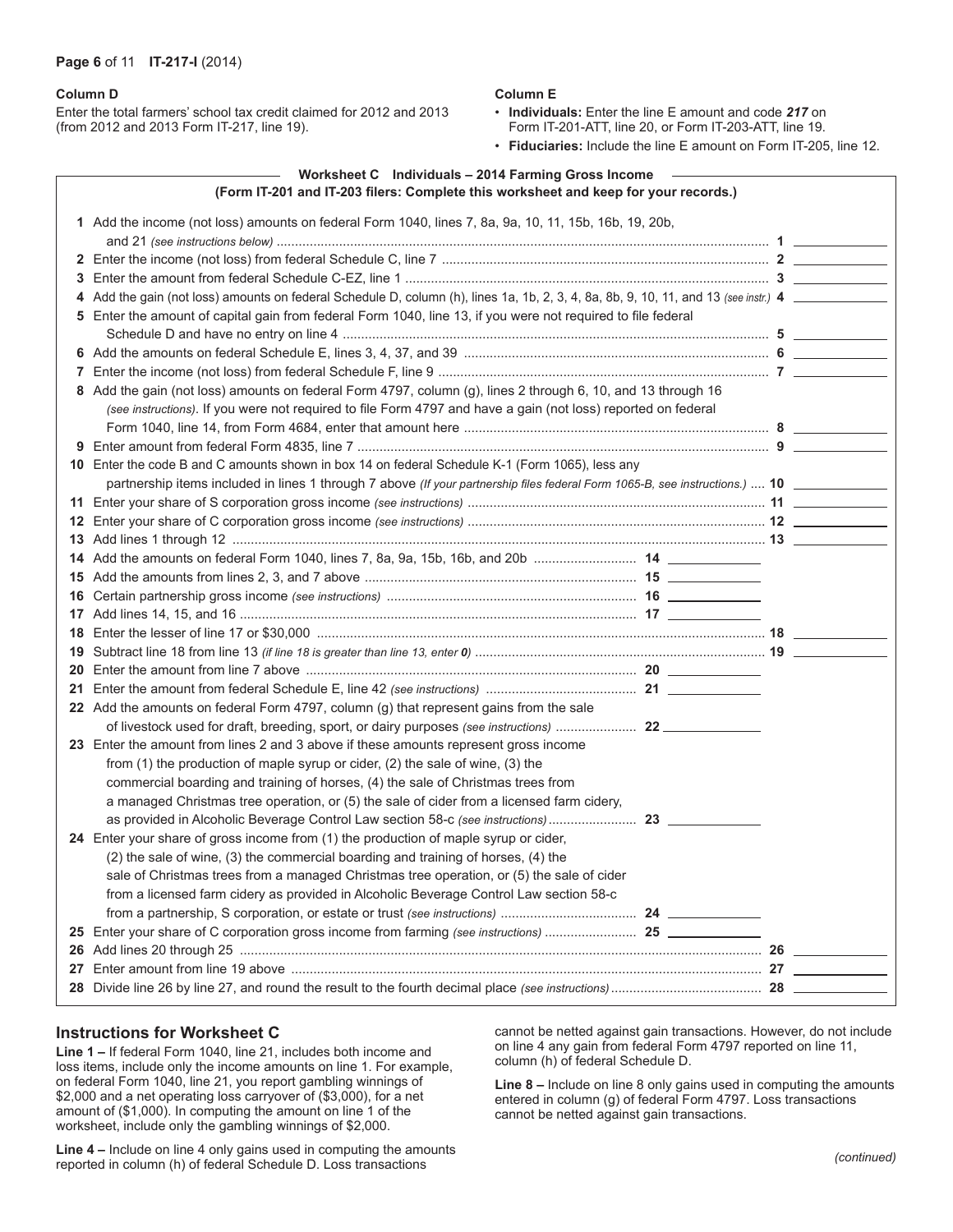## **Instructions for Worksheet C** *(continued)*

**Line 10 –** If your partnership files federal Form 1065-B, include on line 10 the amount of gross **nonfarm** income reported on your federal Schedule K-1 (Form 1065-B), in box 9 (less any partnership items included in lines 1-8 of Worksheet C).

**Line 11 –** Obtain this information from the S corporation. Do not include on line 11 any S corporation income included in lines 1-8.

**Line 12** – If you were a shareholder of a New York C corporation that has a special gross income from farming election, include on line 12 your pro rata share of the corporation's **gross income** (obtain this information from the corporation). Also include on line 12 your distributive share of your partnership's **gross income**, and your pro rata share of your New York S corporation's **gross income** that represents the partnership's and S corporation's pro rata share of a New York C corporation's gross income, where that New York C corporation has a special gross income from farming election (obtain this information from the partnership and S corporation).

**Line 16 –** If you were a partner in a partnership and your federal Schedule K-1 shows any amount (including a loss) in box 14 under the code A, enter the sum of the code B and C amounts shown in box 14. If you were a partner in a partnership that files federal Form 1065-B, enter the amount reported on line 10 in worksheet C attributable to that partnership.

**Line 21 –** Do not include on line 21 gross income from fishing included in federal Schedule E, line 42.

**Line 22 –** Include on line 22 only gains (not losses) reported on federal Form 4797 that represent gains from the sale of livestock used for draft, breeding, sport, or dairy purposes. Do not include any other gains or losses reported on federal Form 4797 (such as gains from the sale of farm machinery), even though these gains may be related to your farming business.

**Line 23 –** Include on line 23 only the amounts from lines 2 and 3 that represent gross income (gross receipts less cost of goods sold) from (1) the production of maple syrup (including maple syrup related products) or cider, (2) the sale of wine from a licensed farm winery, (3) the commercial boarding and training of horses, (4) the sale of Christmas trees from a managed Christmas tree operation, or (5) the sale of cider from a licensed farm cidery, as provided in Alcoholic Beverage Control Law section 58-c. Do not include gross income reported on lines 2 and 3 that are from other types of businesses or products.

**Line 24 –** Obtain this information from the partnership, S corporation, or estate or trust.

**Line 25 –** If you were a shareholder of a New York C corporation that has a special gross income from farming election, include on line 25 your pro rata share of the corporation's **gross income from farming** (obtain this information from the corporation). Also include on line 25 your distributive share of your partnership's **gross income from farming**, and your pro rata share of your New York S corporation's **gross income from farming** that represents the partnership's and S corporation's pro rata share of a New York C corporation's gross income from farming, where that New York C corporation has a special gross income from farming election (obtain this information from the partnership and S corporation).

**Line 28 –** If the line 27 amount is *0* and you have an amount (other than *0)* on line 26, enter 1.00 (100%) on line 28.

#### **Worksheet C-1 Individuals 2013 Farming Gross Income**

Form IT-201 and IT-203 filers: Complete lines 1 through 7 using your amounts from the applicable 2013 federal forms; keep for your records.

|   | 1 Enter the income (not loss) from federal                                                                                                                                                                                                                                                                                                                                                                                                                                           | 1 |
|---|--------------------------------------------------------------------------------------------------------------------------------------------------------------------------------------------------------------------------------------------------------------------------------------------------------------------------------------------------------------------------------------------------------------------------------------------------------------------------------------|---|
|   | 2 Enter the amount from federal Schedule E,                                                                                                                                                                                                                                                                                                                                                                                                                                          |   |
|   | 3 Add the amounts on federal Form 4797,<br>column (g) that represent gains from the<br>sale of livestock used for draft, breeding,<br>sport, or dairy purposes (see instructions)  3<br>4 Enter the income (not loss) from federal                                                                                                                                                                                                                                                   |   |
|   | Schedule C, line 7 or the amount from<br>federal Schedule C-EZ, line 1, if these<br>amounts represent gross income from<br>(1) the production of maple syrup or cider,<br>(2) the sale of wine, (3) the commercial<br>boarding and training of horses, (4) the sale<br>of Christmas trees from a managed<br>Christmas tree operation, or (5) the sale of<br>cider from a licensed farm cidery, as<br>provided in Alcoholic Beverage Control<br>Law section 58-c (see instructions) 4 |   |
|   | 5 Enter your share of gross income from<br>(1) the production of maple syrup or cider,<br>(2) the sale of wine, (3) the commercial<br>boarding and training of horses,<br>(4) the sale of Christmas trees from a<br>managed Christmas tree operation, or<br>(5) the sale of cider from a licensed<br>farm cidery, as provided in Alcoholic<br>Beverage Control Law section 58-c from a<br>partnership, S corporation, or estate or                                                   |   |
|   | 6 Enter your share of C corporation gross<br>income from farming (see instructions)  6                                                                                                                                                                                                                                                                                                                                                                                               |   |
| 7 |                                                                                                                                                                                                                                                                                                                                                                                                                                                                                      |   |

## **Instructions for Worksheet C-1**

**Line 2 –** Do not include on line 2 gross income from fishing included in federal Schedule E, line 42.

**Line 3 –** Include on line 3 only gains (not losses) reported on federal Form 4797 that represent gains from the sale of livestock used for draft, breeding, sport, or dairy purposes. Do not include any other gains or losses reported on federal Form 4797 (such as gains from the sale of farm machinery), even though these gains may be related to your farming business.

**Line 4 –** Include on line 4 only the amounts from federal Schedule C, or federal Schedule C-EZ that represent gross income (gross receipts less cost of goods sold) from (1) the production of maple syrup (including maple syrup related products) or cider, (2) the sale of wine from a licensed farm winery, (3) the commercial boarding and training of horses, (4) the sale of Christmas trees from a managed Christmas tree operation, or (5) the sale of cider from a licensed farm cidery, as provided in Alcoholic Beverage Control Law section 58-c. Do not include gross income reported on federal Schedule C, or federal Schedule C-EZ that is from other types of businesses or products.

**Line 5 –** Obtain this information from the partnership, S corporation, or estate or trust.

**Line 6 –** If you were a shareholder of a New York C corporation that has a special gross income from farming election, include on line 6 your pro rata share of the corporation's **gross income**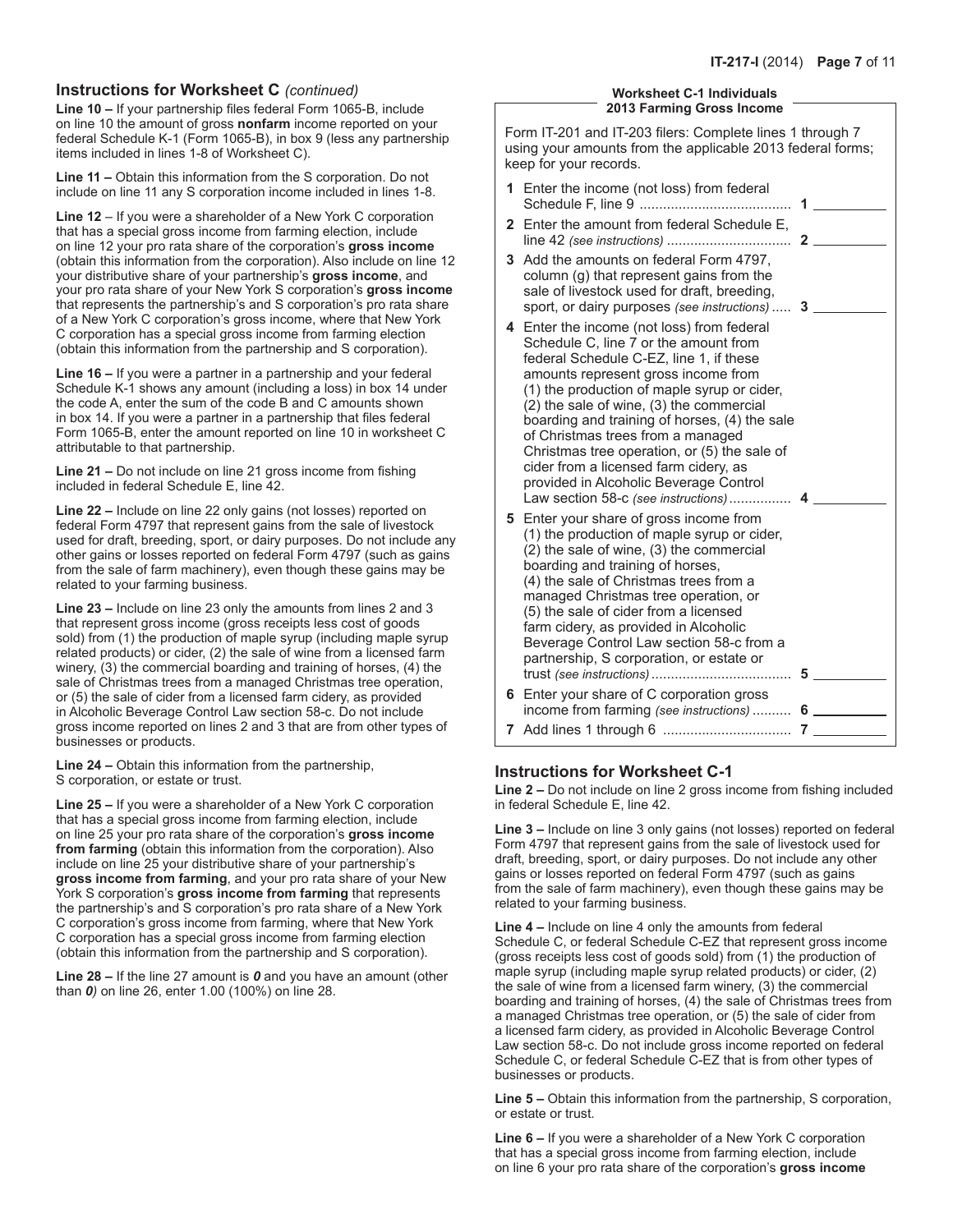#### **Page 8** of 11 **IT-217-I** (2014)

**from farming** (obtain this information from the corporation). Also include on line 6 your distributive share of your partnership's **gross income from farming,** and your pro rata share of your New York S corporation's **gross income from farming** that represents the partnership's and S corporation's pro rata share of a New York C corporation's **gross income from farming,** where that New York C corporation has a special gross income from farming election (obtain this information from the partnership and S corporation).

#### **Worksheet C-2 Individuals 2012 Farming Gross Income**

Form IT-201 and IT-203 filers: Complete lines 1 through 7 using your amounts from the applicable 2012 federal forms; keep for your records.

| 1 | Enter the income (not loss) from federal                                                                                                                                                                                                                                                                                                                                                                                                                                                                  | 1              |   |
|---|-----------------------------------------------------------------------------------------------------------------------------------------------------------------------------------------------------------------------------------------------------------------------------------------------------------------------------------------------------------------------------------------------------------------------------------------------------------------------------------------------------------|----------------|---|
| 2 | Enter the amount from federal Schedule E,                                                                                                                                                                                                                                                                                                                                                                                                                                                                 | $\mathbf{2}$   |   |
|   | 3 Add the amounts on federal Form 4797.<br>column (g) that represent gains from the<br>sale of livestock used for draft, breeding,<br>sport, or dairy purposes (see instructions)  3                                                                                                                                                                                                                                                                                                                      |                |   |
|   | 4 Enter the income (not loss) from federal<br>Schedule C, line 7 or the amount from<br>federal Schedule C-EZ, line 1, if these<br>amounts represent gross income from<br>(1) the production of maple syrup or cider,<br>(2) the sale of wine, (3) the commercial<br>boarding and training of horses, 4) the<br>sale of Christmas trees from a managed<br>Christmas tree operation, or (5) the sale of cider<br>from a licensed farm cidery, as provided in<br>Alcoholic Beverage Control Law section 58-c |                |   |
|   | <b>5</b> Enter your share of gross income from<br>(1) the production of maple syrup or cider,<br>(2) the sale of wine, (3) the commercial<br>boarding and training of horses,<br>(4) the sale of Christmas trees from a<br>managed Christmas tree operation, or (5) the<br>sale of cider from a licensed farm cidery,<br>as provided in Alcoholic Beverage Control<br>Law section 58-c from a partnership,<br>S corporation, or estate or                                                                 |                | 5 |
|   | 6 Enter your share of C corporation gross<br>income from farming (see instructions)                                                                                                                                                                                                                                                                                                                                                                                                                       | 6.             |   |
|   |                                                                                                                                                                                                                                                                                                                                                                                                                                                                                                           | $\overline{7}$ |   |

## **Instructions for Worksheet C-2**

**Line 2 –** Do not include on line 2 gross income from fishing included in federal Schedule E, line 42.

**Line 3 –** Include on line 3 only gains (not losses) reported on federal Form 4797 that represent gains from the sale of livestock used for draft, breeding, sport, or dairy purposes. Do not include any other gains or losses reported on federal Form 4797 (such as gains from the sale of farm machinery), even though these gains may be related to your farming business.

**Line 4 –** Include on line 4 only the amounts from federal Schedule C, or federal Schedule C-EZ that represent gross income (gross receipts less cost of goods sold) from (1) the production of maple syrup (including maple syrup related products) or cider, (2) the sale of wine from a licensed farm winery, (3) the commercial boarding and training of horses, (4) the sale of Christmas trees from a managed Christmas tree operation, or (5) the sale of cider from a licensed farm cidery, as provided in Alcoholic Beverage Control Law section 58-c. Do not include gross income reported on federal Schedule C, or federal Schedule C-EZ that is from other types of businesses or products.

**Line 5 –** Obtain this information from the partnership, S corporation, or estate or trust.

**Line 6 –** If you were a shareholder of a New York C corporation that has a special gross income from farming election, include on line 6 your pro rata share of the corporation's **gross income from farming** (obtain this information from the corporation). Also include on line 6 your distributive share of your partnership's **gross income from farming,** and your pro rata share of your New York S corporation's **gross income from farming** that represents the partnership's and S corporation's pro rata share of a New York C corporation's **gross income from farming,** where that New York C corporation has a special gross income from farming election (obtain this information from the partnership and S corporation).

*(continued)*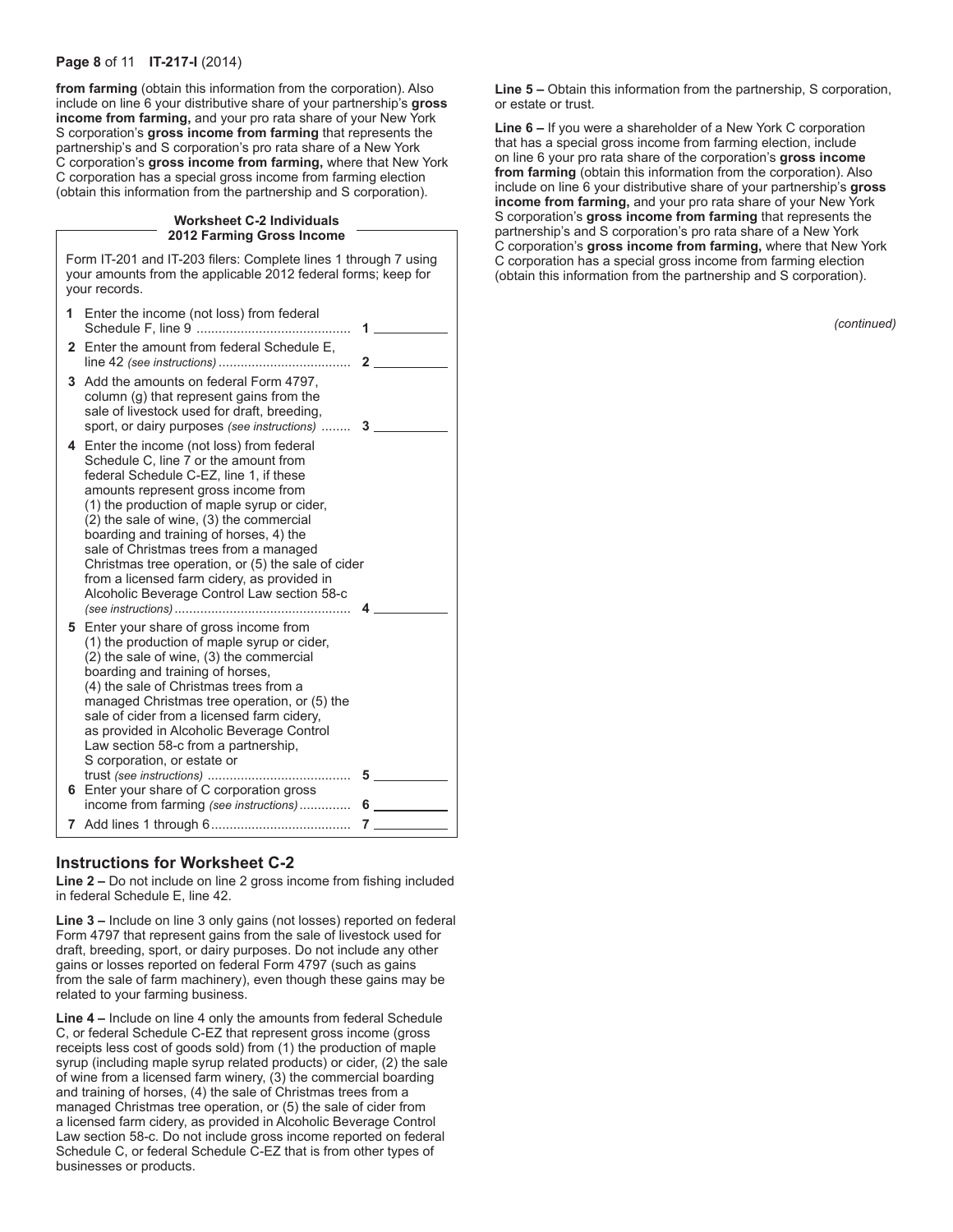#### **Worksheet D Estates and Trusts – 2014 Farming Gross Income (Form IT-205 filers: Complete this worksheet and keep for your records.)**

| 3  |                                                                                                                                                 |  |
|----|-------------------------------------------------------------------------------------------------------------------------------------------------|--|
|    | 4 Add the gain (not loss) amounts on federal Schedule D (Form 1041), lines 1a, 1b, 2, 3, 4, 8a, 8b, 9, 10, 11 and 13 (see instructions below) 4 |  |
|    |                                                                                                                                                 |  |
|    |                                                                                                                                                 |  |
|    | 7 Add the gain (not loss) amounts on federal Form 4797, column (g), lines 2 through 6, 10, and 13 through 16                                    |  |
|    | (see instructions). If the estate or trust was not required to file Form 4797 and has a gain (not loss) reported on                             |  |
|    |                                                                                                                                                 |  |
|    |                                                                                                                                                 |  |
|    | 9 Enter the code B and C amounts shown in box 14 on federal Schedule K-1 (Form 1065), less any                                                  |  |
|    | partnership items included in lines 1 through 7 above (If your partnership files federal Form 1065-B, see instructions.)  9                     |  |
|    |                                                                                                                                                 |  |
|    |                                                                                                                                                 |  |
|    |                                                                                                                                                 |  |
|    |                                                                                                                                                 |  |
|    | 14 Enter the amount of any pension payments included on federal Form 1041, line 8  14 _____________                                             |  |
|    |                                                                                                                                                 |  |
|    |                                                                                                                                                 |  |
|    |                                                                                                                                                 |  |
|    |                                                                                                                                                 |  |
|    |                                                                                                                                                 |  |
|    |                                                                                                                                                 |  |
|    |                                                                                                                                                 |  |
|    | 22 Add the amounts on federal Form 4797, column (g) that represent gains from the                                                               |  |
|    |                                                                                                                                                 |  |
|    | 23 Enter the amount from lines 2 and 3 above if these amounts represent gross income                                                            |  |
|    | from (1) the production of maple syrup or cider, (2) the sale of wine, (3) the                                                                  |  |
|    | commercial boarding and training of horses, (4) the sale of Christmas trees                                                                     |  |
|    | from a managed tree operation, or (5) the sale of cider from a licensed farm cidery,                                                            |  |
|    |                                                                                                                                                 |  |
|    | 24 Enter the estate's or trust's share of gross income from (1) the production of maple                                                         |  |
|    | syrup or cider, (2) the sale of wine, (3) the commercial boarding and training of                                                               |  |
|    | horses, (4) the sale of Christmas trees from a managed Christmas tree                                                                           |  |
|    | operation, or (5) the sale of cider from a licensed farm cidery, as provided in Alcoholic                                                       |  |
|    | Beverage Control Law section 58-c from a partnership, S corporation, or estate                                                                  |  |
|    |                                                                                                                                                 |  |
|    | 25 Enter the estate's or trust's share of C corporation gross income from farming (see instructions)  25                                        |  |
|    |                                                                                                                                                 |  |
| 27 |                                                                                                                                                 |  |
|    |                                                                                                                                                 |  |

## **Instructions for Worksheet D**

**Line 4 –** Include on line 4 only gains used in computing the amounts reported in column (h) of federal Schedule D. Loss transactions cannot be netted against gain transactions.

**Line 7 –** Include on line 7 only gains used in computing the amounts entered in column (g) of federal Form 4797. Loss transactions cannot be netted against gain transactions.

**Line 9 –** If your partnership files federal Form 1065-B, include on line 9 the amount of gross **nonfarm** income reported on your federal Schedule K-1 (Form 1065-B), in box 9 (less any partnership items included in lines 1-7 of Worksheet D).

**Line 10 –** Obtain this information from the S corporation. Do not include on line 10 any S corporation income included in lines 1-7.

**Line 11 –** If the estate or trust was a shareholder of a New York C corporation that has a special gross income from farming

election include on line 11 the estate's or trust's pro rata share of the corporation's **gross income** (obtain this information from the corporation). Also include on line 11 the estate's or trust's distributive share of its partnership's **gross income** and the estate's or trust's pro rata share of its New York S corporation's **gross income** that represents the partnership's and S corporation's pro rata share of a New York C corporation's gross income, where that New York C corporation has a special gross income from farming election (obtain this information from the partnership and S corporation).

**Line 16 –** If you were a partner in a partnership and your federal Schedule K-1 shows any amount (including a loss) in box 14 under the code A, enter the sum of the code B and C amounts shown in box 14. If you were a partner in a partnership that files federal Form 1065-B, enter the amount reported on line 9 above attributable to that partnership.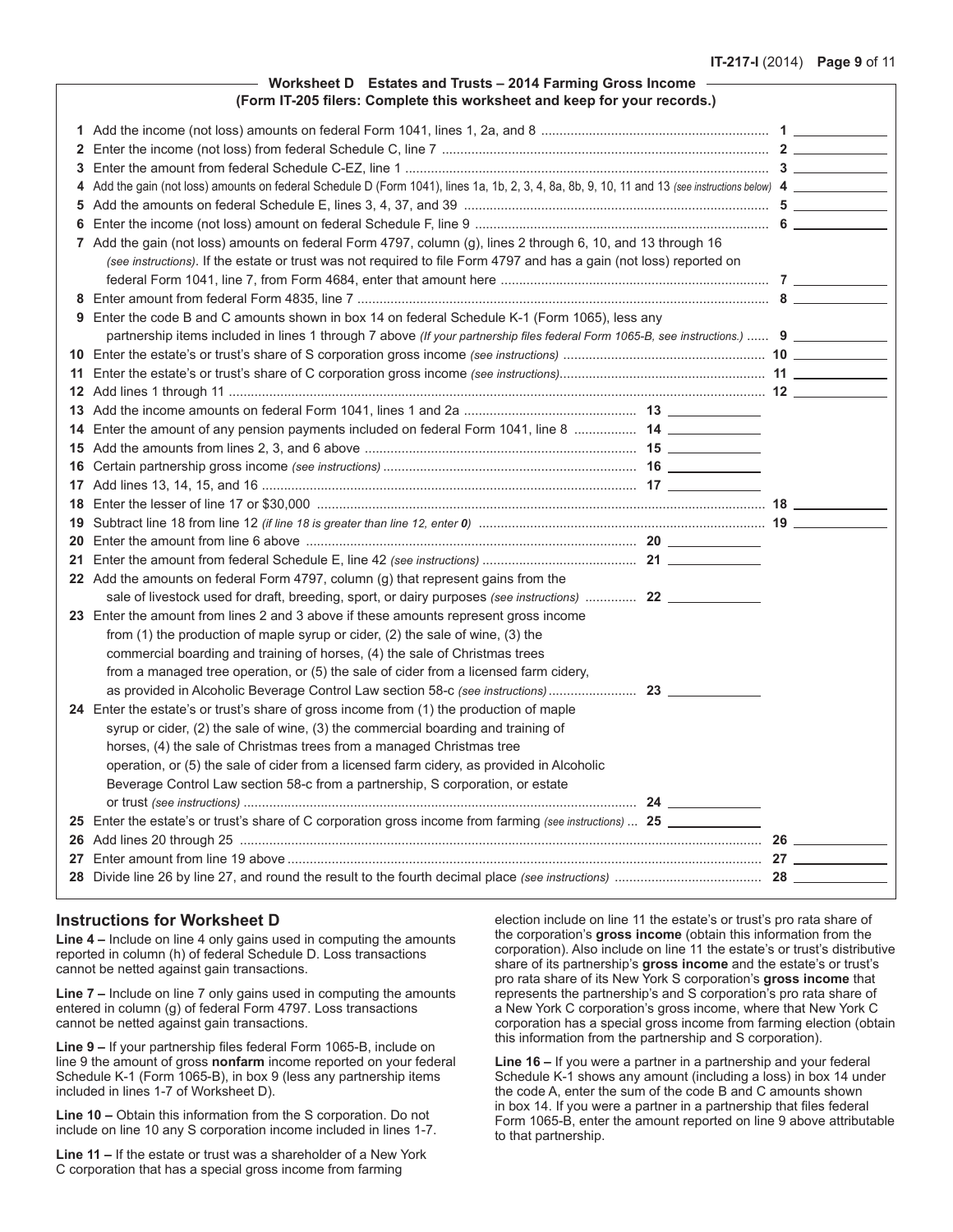**Line 21 –** Do not include on line 21 any gross income from fishing included in federal Schedule E, line 42.

**Line 22 –** Include on line 22 only gains (not losses) reported on federal Form 4797 that represent gains from the sale of livestock used for draft, breeding, sport, or dairy purposes. Do not include any other gains or losses reported on federal Form 4797 (such as gains from the sale of farm machinery), even though these gains may be related to your farming business.

**Line 23 –** Include on line 23 only the amounts from lines 2 and 3 that represent gross income (gross receipts less cost of goods sold) from (1) the production of maple syrup (including maple syrup related products) or cider, (2) sale of wine from a licensed farm winery, (3) the commercial boarding and training of horses, (4) the sale of Christmas trees from a managed Christmas tree operation, or (5) the sale of cider from a licensed farm cidery, as provided in Alcoholic Beverage Control Law section 58-c. Do not include gross income reported on lines 2 and 3 that are from other types of businesses or products.

**Line 24 –** Obtain this information from the partnership, S corporation, or estate or trust.

**Line 25** – If the estate or trust was a shareholder of a New York C corporation that has a special gross income from farming election, include on line 25 the estate's or trust's pro rata share of the corporation's **gross income from farming** (obtain this information from the corporation). Also include on line 25 the estate's or trust's distributive share of its partnership's **gross income from farming**, and the estate's or trust's pro rata share of its New York S corporation's **gross income from farming** that represents the partnership's and S corporation's pro rata share of a New York C corporation's gross income from farming, where that New York C corporation has a special gross income from farming election (obtain this information from the partnership and S corporation).

**Line 28 –** If the line 27 amount is *0*, and you have an amount (other than *0)* on line 26, enter 1.00 (100%) on line 28.

#### **Worksheet D-1 Estates and Trusts 2013 Farming Gross Income**

Form IT-205 filers: Complete lines 1 through 7 using your amounts from the applicable 2013 federal forms; keep for your records.

- **1** Enter the income (not loss) from federal Schedule F, line 9.............................................. **1**
- **2** Enter the amount from federal Schedule E, line 42 *(see instructions)* ...................................... **2**
- **3** Add the amounts on federal Form 4797, column (g) that represent gains from the sale of livestock used for draft, breeding, sport, or dairy purposes *(see instructions)* .......... **3**
- **4** Enter the income (not loss) from federal Schedule C, line 7 or the amount from federal Schedule C-EZ, line 1, if these amounts represent gross income from (1) the production of maple syrup or cider, (2) the sale of wine, (3) the commercial boarding and training of horses, (4) the sale of Christmas trees from a managed Christmas tree operation, or (5) the sale of cider from a licensed farm cidery, as provided in Alcoholic Beverage Control Law section 58-c *(see instructions)* ..................... **4 5** Enter the estate's or trust's share of gross income from (1) the production of maple syrup or cider, (2) the sale of wine, (3) the commercial boarding and training of horses, (4) the sale of Christmas trees from a managed Christmas tree operation, or (5) the sale of cider from a licensed farm cidery, as provided in Alcoholic Beverage Control Law section 58-c from a partnership, S corporation, or estate or trust *(see instructions)* ...................... **5 6** Enter the estate's or trust's share of
- C corporation gross income from farming *(see instructions)*.................................................. **6 7** Add lines 1 through 6 ....................................... **7**

## **Instructions for Worksheet D-1**

**Line 2 –** Do not include on line 2 gross income from fishing included in federal Schedule E, line 42.

**Line 3 –** Include on line 3 only gains (not losses) reported on federal Form 4797 that represent gains from the sale of livestock used for draft, breeding, sport, or dairy purposes. Do not include any other gains or losses reported on federal Form 4797 (such as gains from the sale of farm machinery), even though these gains may be related to your farming business.

**Line 4 –** Include on line 4 only the amounts from federal Schedule C, or federal Schedule C-EZ that represent gross income (gross receipts less cost of goods sold) from (1) the production of maple syrup (including maple syrup related products) or cider, (2) the sale of wine from a licensed farm winery, (3) the commercial boarding and training of horses, (4) the sale of Christmas trees from a managed Christmas tree operation, or (5) the sale of cider from a licensed farm cidery, as provided in Alcoholic Beverage Control Law section 58-c. Do not include gross income reported on federal Schedule C, or federal Schedule C-EZ that is from other types of businesses or products.

**Line 5 –** Obtain this information from the partnership, S corporation, or estate or trust.

**Line 6 –** If the estate or trust was a shareholder of a New York C corporation that has a special gross income from farming election, include on line 6 the estate's or trust's pro rata share